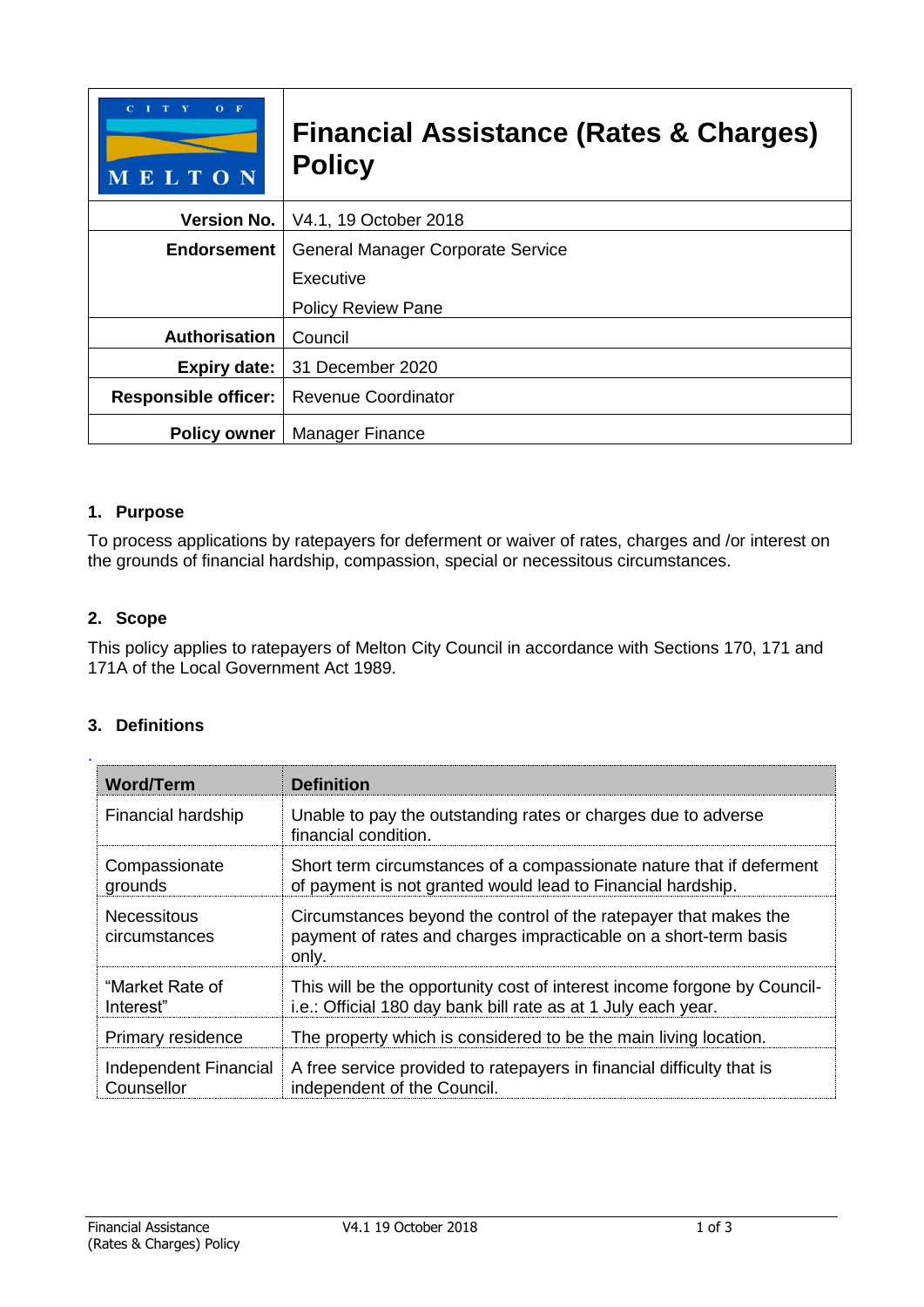## **4. Policy**

## **4.1 Deferring of Rates and Charges –Section 170 of the Act**

Ratepayers may have rates and charges, or part thereof, deferred although rates and charges will continue to be levied subject to compliance with the following conditions and approval by the Chief Executive:

- Available only to individuals experiencing hardship with regard to the rates on their primary residence
- The ratepayer must be experiencing undue and unavoidable hardship
- The applicant must be able to provide additional information such as Concession Card issued under State Concession Act, evidence of low income, Centrelink Healthcare Card etc
- Council is satisfied on the application of the ratepayer that the payment of rates and charges will cause undue hardship to the ratepayer
- Interest on deferred rates will be levied at the "market rate", rather than the penalty interest rate
- Council may defer payment or part payment for such period as Council thinks fit.

## **4.2 Waiving of Rates and Charges – Section 171 of the Act**

Ratepayers may have rates and charges, or part thereof, waived subject to following conditions and approval by Council or by delegated authority:

- Available only to individuals experiencing hardship with regard to the rates on their primary residence
- Ratepayer is an eligible recipient within the meaning of State Concessions Act 2004
- The applicant is under Financial hardship and must be able to provide additional information to prove hardship on a needs basis
- Maximum of 30% of the current years rates and charges, with a minimum waiver of \$100 per property per year due to financial hardship
- Waiver must be recommended by independent financial counsellor.

#### **4.3 Waiving of Interest – Section 171A of the Act**

Ratepayers may have interest or part thereof, waived where they have demonstrated compassionate grounds for a payment being late and/ or financial hardship subject to compliance of the following conditions and approved by General Manager, Corporate Services or delegated officer:

- Ratepayer experiencing undue financial hardship (in necessitous circumstances)
- Ratepayer is on a payment arrangement to catch up the outstanding rates and charges
- Maximum of 12 months waiver.